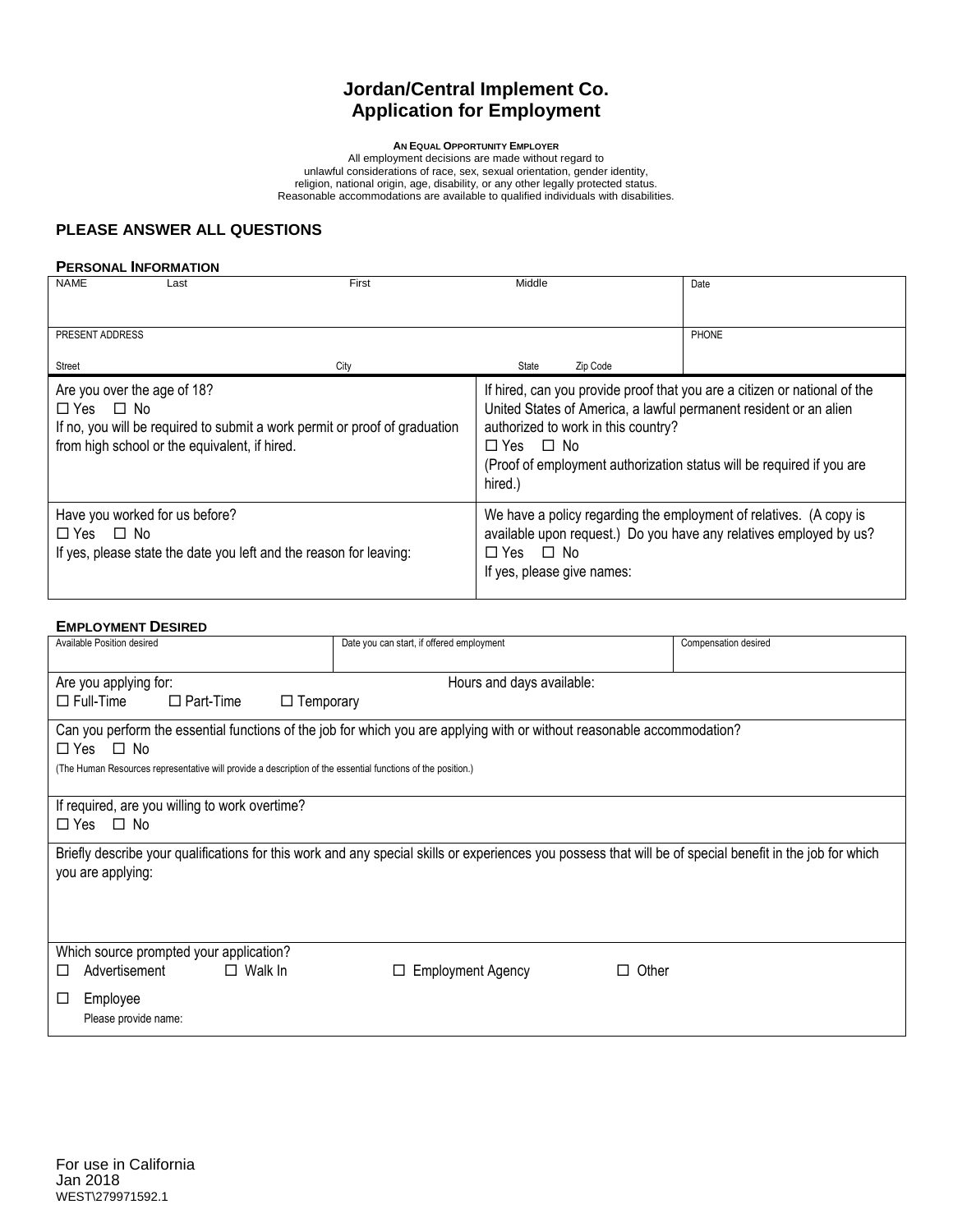# **EDUCATION**

| <b>NAME AND ADDRESS</b><br>OF SCHOOL | <b>COURSE OF STUDY</b> | <b>YEARS</b><br><b>COMPLETED</b> | <b>LIST</b><br><b>DEGREES</b> | <b>GRADUATED?</b><br>YES/NO |
|--------------------------------------|------------------------|----------------------------------|-------------------------------|-----------------------------|
| High School                          |                        |                                  |                               |                             |
| Jr. College or College               |                        |                                  |                               |                             |
| University                           |                        |                                  |                               |                             |
| Technical or Vocational School       |                        |                                  |                               |                             |

### **REFERENCES**

Please provide the name, address and telephone number of three people who would be willing to provide a business reference.

|    | <b>NAME/RELATIONSHIP</b> | <b>ADDRESS/PHONE</b> | <b>BUSINESS</b> | YEARS ACQUAINTED |
|----|--------------------------|----------------------|-----------------|------------------|
| 1. |                          |                      |                 |                  |
| 2. |                          |                      |                 |                  |
| 3. |                          |                      |                 |                  |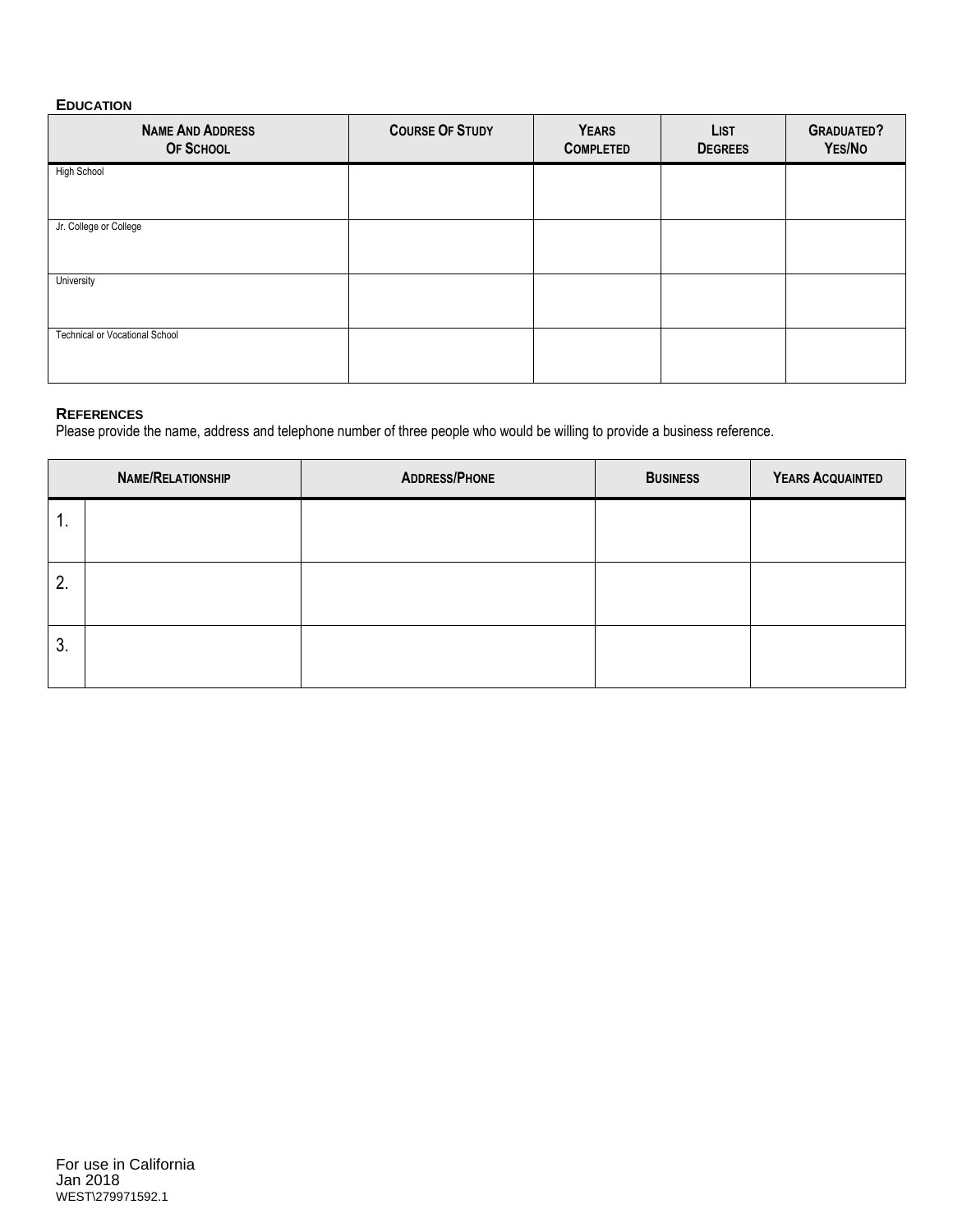# **WORK HISTORY** (Please fill out completely, even if accompanied by resume)

(List most recent work experience (paid or unpaid) first. Account for all time and complete all items.)

| Company Name:                                 |      | Telephone ( |           |          | <b>DATES EMPLOYED</b>                                   |                |
|-----------------------------------------------|------|-------------|-----------|----------|---------------------------------------------------------|----------------|
| Address:                                      |      |             |           |          | From Mo/Yr.                                             | To Mo/Yr.      |
| Street                                        | City | State       |           | Zip Code |                                                         |                |
| Your Title and Description of Work Performed: |      |             |           |          |                                                         |                |
| Supervisor:                                   |      |             |           |          | May we contact this employer for reference?<br>$Yes$ Mo |                |
| Reason for Leaving:                           |      |             |           |          |                                                         |                |
|                                               |      |             |           |          |                                                         |                |
| Company Name:                                 |      | Telephone ( | $\lambda$ |          | <b>DATES EMPLOYED</b>                                   |                |
| Address:                                      |      |             |           |          | From Mo/Yr.                                             | To Mo/Yr.      |
| Street                                        | City | State       |           | Zip Code |                                                         |                |
| Your Title and Description of Work Performed: |      |             |           |          |                                                         |                |
| Supervisor:                                   |      |             |           |          | May we contact this employer for reference?<br>$Yes$ Mo |                |
| Reason for Leaving:                           |      |             |           |          |                                                         |                |
|                                               |      |             |           |          |                                                         |                |
| Company Name:                                 |      | Telephone ( | $\lambda$ |          | <b>DATES EMPLOYED</b>                                   |                |
| Address:                                      |      |             |           |          | From Mo/Yr.                                             | To Mo/Yr.      |
| Street                                        | City | State       |           | Zip Code |                                                         |                |
| Your Title and Description of Work Performed: |      |             |           |          |                                                         |                |
| Supervisor:                                   |      |             |           |          | May we contact this employer for reference?<br>$Yes$ Mo |                |
| Reason for Leaving:                           |      |             |           |          |                                                         |                |
|                                               |      |             |           |          |                                                         |                |
| Company Name:                                 |      | Telephone ( | $\lambda$ |          |                                                         | DATES EMPLOYED |
| Address:                                      |      |             |           |          | From Mo/Yr.                                             | To Mo/Yr.      |
| Street                                        | City | State       |           | Zip Code |                                                         |                |
| Your Title and Description of Work Performed: |      |             |           |          |                                                         |                |
| Supervisor:                                   |      |             |           |          | May we contact this employer for reference?<br>$Yes$ Mo |                |
| Reason for Leaving:                           |      |             |           |          |                                                         |                |

You may attach a sheet, if necessary, to provide further information regarding your work history.